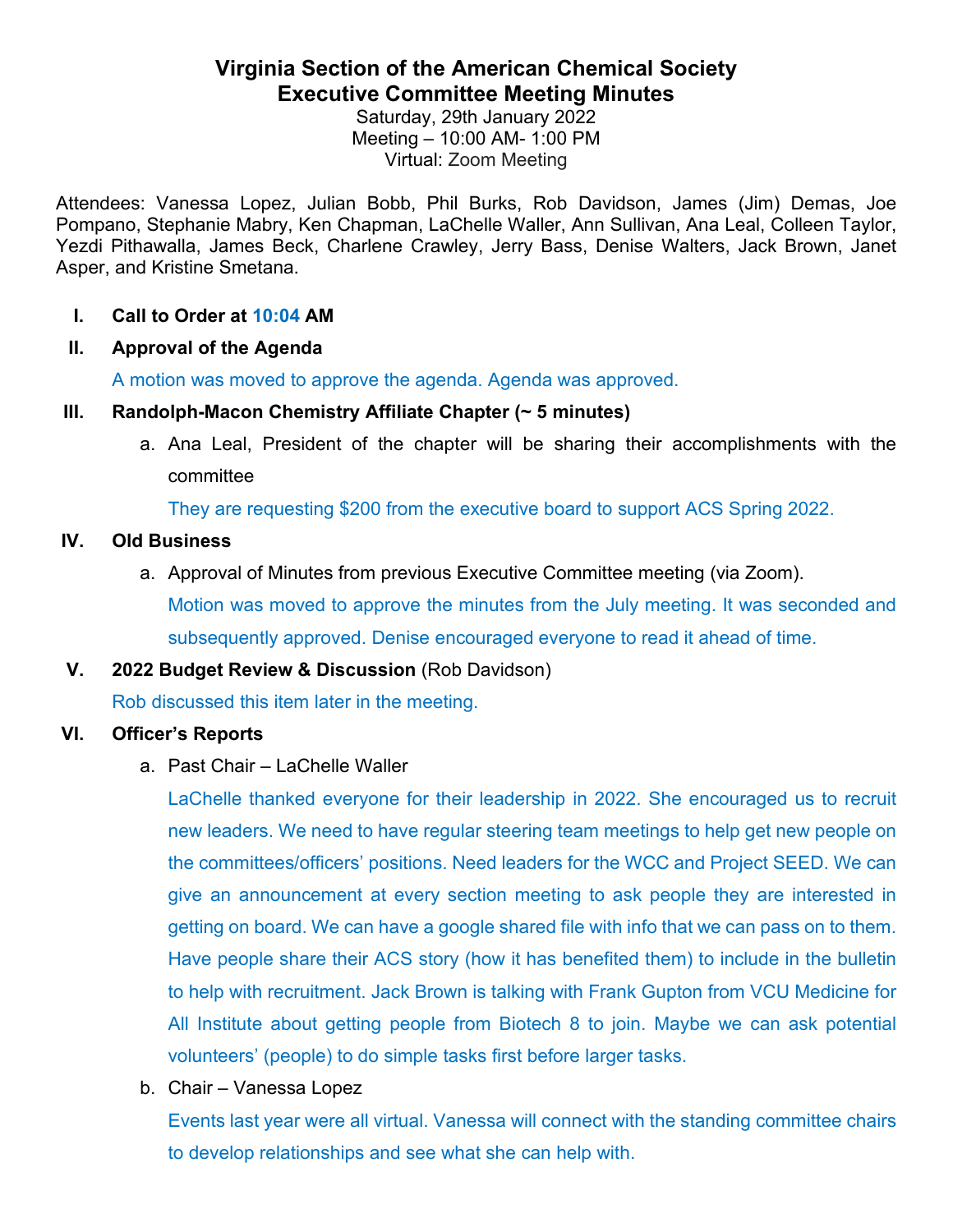#### c. Chair Elect – Jack Brown

Reviewed roles and responsibilities with Vanessa Lopez (current Chair). Participated in the nomination for Team Innovation Award (nominated the Medicines for All). Jack will talk with Kai Donsbach and Frank Gupton about the award ceremony. He will follow-up with Phlow Corporation to get speakers. We need to articulate more of the benefits of membership. Have industry scientists share their life experiences. Plans for meeting this spring, at least have a once-a-month meeting with guess speakers with round table discussions, career experiences, what are their past experiences with the ACS, and how it has leveraged their career. These will be additional meeting Virtual for Spring meeting thus far. Jerry Bass suggest asking people face-to-face to be a part of the section. Denise: "I would love to be involved Jack from GSK's perspective or find a GSK colleague to work with you. Jack: people have to see out getting engaged can benefit them". We can possibly do a summer picnic. We will do the April awards meeting for students.

d. Vice Chair – Charlene Crawley

Initiatives: (1) work with Julian to have a google shared file to include job role for officers and committee chairs (2) increase membership for underrepresented people (teachers in middle school, marginalized community). Charlene will get with Joe about the files for roles/responsibilities. Think about restarting a Welcoming committee. Greg Grover moved to Texas for a new job.

e. Secretary – Julian Bobb

Taking the minutes. Conducted the 2021 elections. The list of new officers was submitted in community connections.<https://www.communityconnection.acs.org/s/>

#### f. Treasurer- Rob Davidson

We ended the year with a surplus of almost \$21,000. National ACS give double allotments last year. No travel and SEED expenses. Can leverage extra spending to raffle off ACS memberships. Bring back the buddy system to get new people into leadership roles. Colleen suggests having young professionals to connect with students. The ACS won't be given monetary funds for ChemLuminary Awards for this year.

We had discussions to have one of the Trustees have access to the account. The Trustee nominated James (Jim) Demas to have access to the account. The bank is Truist.

Proposal for approving expenditures either not in the approved budget or above the amount in the approved budget

- **i.** Chair approve up to 10% overage (\$500 max)
- **ii.** Officers approve up to \$1000 of new/increased expenses
- **iii.** Exec Committee approval for amounts above \$1000
- g. Councilors Janet Asper, Kristine Smetana, or Linette Watkins

Janet: most of her activities has been on the National Committee on Committee Activities. Stepped off as co-chair of her committee to allow younger leaders to take on role. Janet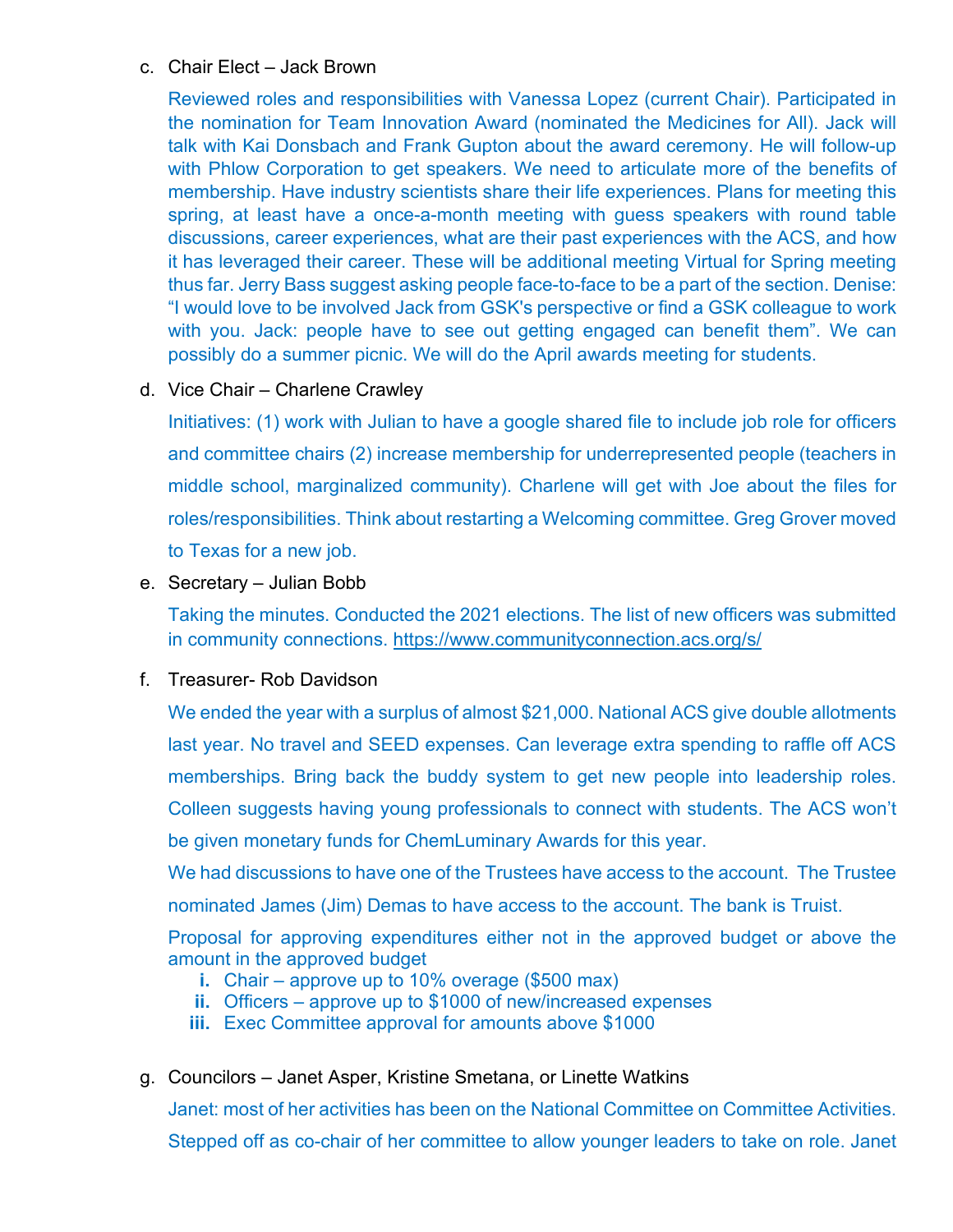is planning to attend the National Meeting in San Diego. She will be applying for public relations tech support. UMW needs adjunct instructors for chemistry. Hoping to get into the rotation within the year to host section meetings at UMW. Janet will need to touch based with Linette and Kristine about if they will be attending the Spring Meeting in San Diego.

h. Trustees –Ken Chapman, James Demas, or Stephanie Mabry

Stephanie: Our balance is \$135,527.55 in the investment account as of 12/31/2021. Haven't withdrawn funds since 2019. The section is prudent in expenses and market growth. We really need to identify someone to replace Rob, Rob is in his 5<sup>th</sup> year. We need to have candidates for the May meeting to replace Rob. Suggests someone that has been a part of the executive committee that is familiar with expenses. Rob suggests having someone to work as a shadow treasurer with him. Rob still gets fraudulent request. We need to ensure that the tax forms are submitted.

# **VII. Selected Standing Committee Reports (~ 2 minutes each, please)**

- a. Awards
	- i. Education- Larry White no report
	- ii. Industrial and Service Yezdi B. Pithawalla, Kathleen Spangler Medicine for All Institute-Team Innovative Award. Will be received by Frank Gupton or Kai Donsbach. Distinguished Service Award: Kathleen with send out the email. Janet Asper. Jim Beck recommended Janet Asper.
- b. Chemical Education Kristine Smetana no report

We did give two \$500 awards last year to K-12 schools. Jim Demas asked the executive board for \$500 to Alpha Chi Sigma at UVA (professional co-ed chemistry fraternity). They are celebrating their 100-year anniversary. LaChelle will continue with the student affiliate committee. Denise: I just got some news that the Math Science Innovation Center has voted to cancel the 2022 Metro Richmond STEM Fair

- c. Community Activities Kristine Smetana no report
- d. Entertainment Kenneth Chapman It's tough to get participants list. We can log into Zoom online to get the participants' report
	- and registration report.
- e. Minority Affairs Charlene Crawley

They hosted a diversity and inclusion 'tru the lens of chemistry' event hosted this past Spring. Colleen was very involved. It was initiated by a Mexican American student who wanted to have such a session. VCU chemistry faculties were involved also. About 109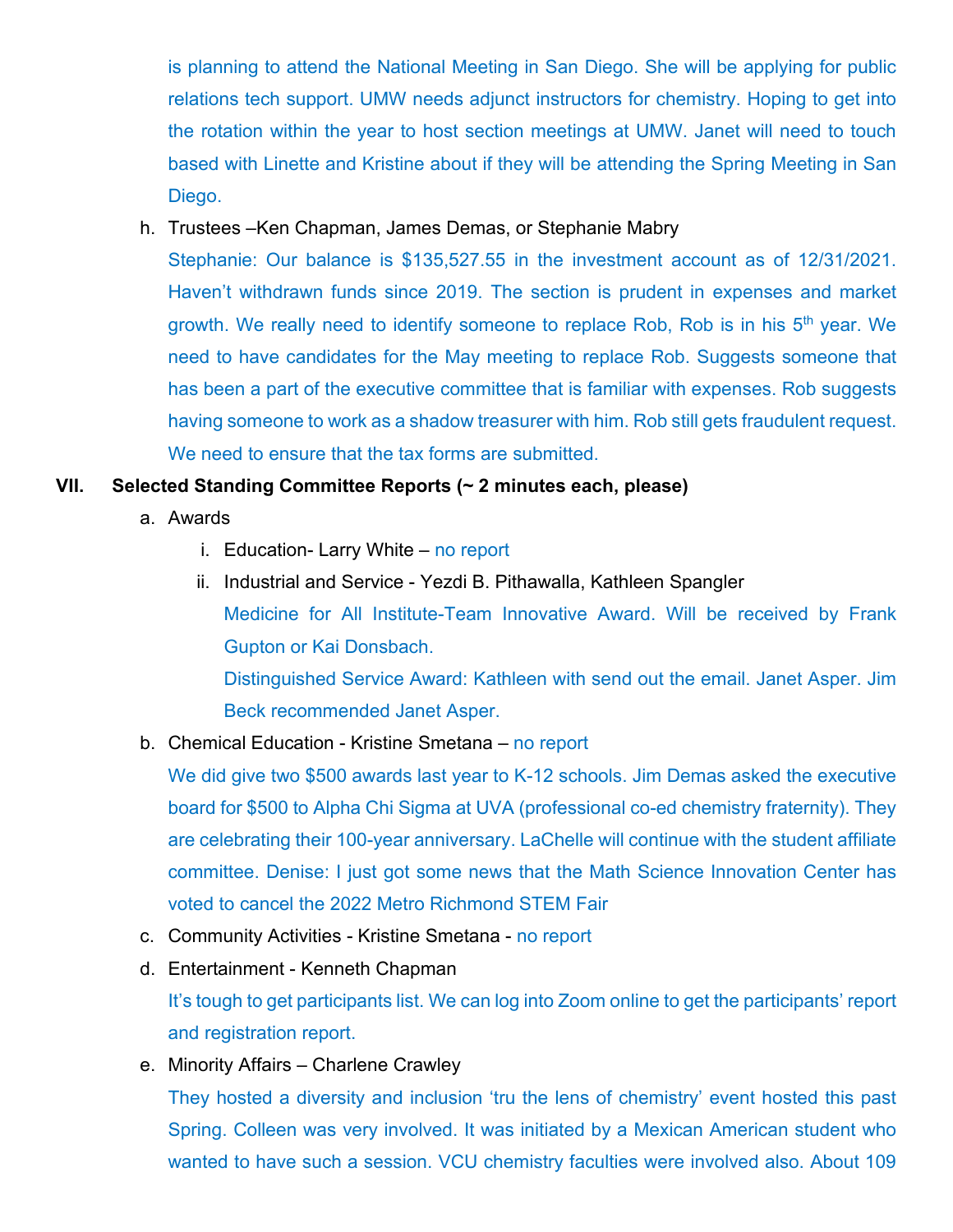signed up and 73 people attended including students. They gave out raffles, Amazon gift cards, ACS membership for students and professionals. Charlene thanked everyone for helping out. Initiatives for 2022 was mentioned in the July 2021 minutes. **Dr. Collen Taylor can co-chair with Charlene.** 

f. Project SEED – Chair Vacancy

VCU is going to participate in SEED. Dr. Mychal Smith is starting to initiate things. Charlene can reach out to Mychal Smith to see the status where SEED stands and will report to the board with financial requests and others information. Longwood won't be doing Project SEED this year.

g. Publications – Jim Beck

8 issues of the bulletin for 2021. They are posted on the website. Noticed sent out to members. \$1171 for expenses. Jim thanked everyone/key leaders that were involved in hosting/organizing activities for 2021. Jerry would like to see a summary of a financial report in the bulletin. We don't have an archive committee chair. Jim suggests maybe getting printed copies of the bulletin. Vanessa is looking to get someone to replace Jim Beck.

- h. Trustee's Kenneth Chapman See above VI. h.
- i. Strategic Planning- Joseph Pompano

We applied for a grant to host another retreat. They got more than twice as many people applied compared to funds available so we didn't get the grant. After COVID, we can have another strategic planning meeting to develop a new strategic plan. We can do a survey to our section members to get info on what they are looking for.

j. Younger Chemists Committee- Julian Bobb

**Best Activity or Program in a Local Section Stimulating Membership Involvement Award** shared with Eastern New York, Northern New York, Philadelphia, and St. Louis Section Local Sections.

**Outstanding Local Section Younger Chemists Committee Award** shared with the Eastern New York, Northern New York, Philadelphia, St. Louis, Rochester, Nashville, & the North Carolina Local Sections and the Graduate Chemistry Society of the University of Puerto Rico-Rio Piedras.

Planned activities for 2022, YCC-NOBCChE Diversity/Inclusion and Professional Development Workshop, STEM Day at Churchill Academy, Student Affiliate Chapter Collaborations, ACS Virginia Mentorship Program, and Eastern US YCC Partnership Involvement.

Requesting a \$2000 budget for these activities.